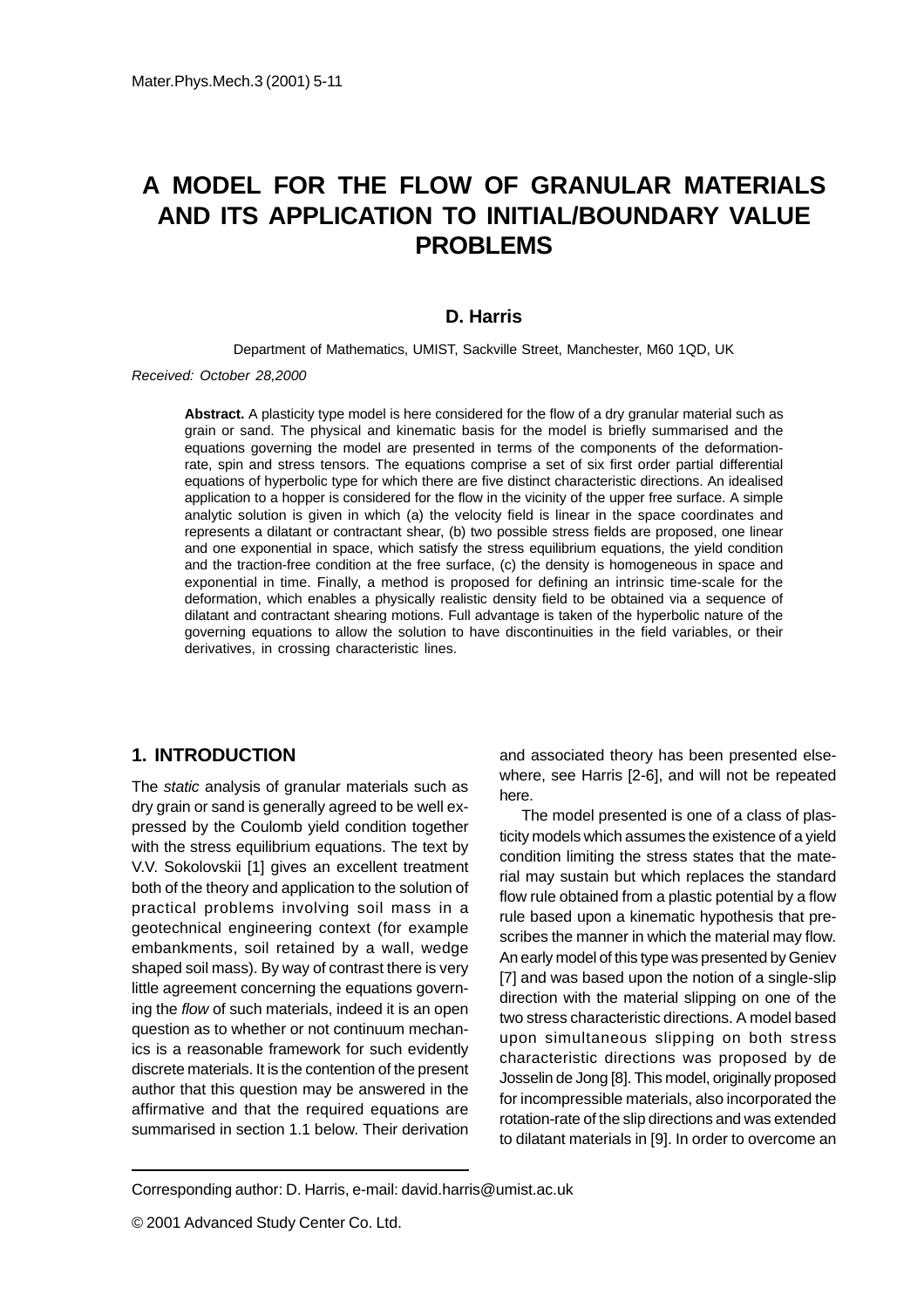indeterminacy in the above model, Spencer [10] interpreted the rotation-rate as that due to the rotation of the in-plane greater principal stress direction. This introduced the stress-rate into the model. No continuum model has been universally accepted as describing a good approximation to granular flow, each model having one or more disadvantages and this is the motivation for the present work. The model presented here is a single slip model incorporating a physical rotation of the slip systems and it has been constructed in a manner designed to avoid the disadvantages suffered by other models.

For the sake of understanding we shall briefly recapitulate the underlying physical and kinematic basis of the model. Consider a granular material confined, by virtue of a combination of containing boundaries and body force, to occupy a region R with piecewise smooth boundary ∂R. Contact between neighbouring grains is assumed to be of finite duration and contact forces are assumed nonimpulsive. Relative motion of contacting grains is opposed by solid friction forces and there may be inter-granular cohesive forces. The grains are treated as rigid bodies subject to the kinematic constraint of non-overlap. The consequent reaction forces, invoked to ensure non-violation of this constraint, dominate the relative (and indeed absolute) motion of the grains.The existence of relative motion between grains requires the frictional forces opposing such relative motion to be surmounted and also the re-arrangement of the grain configuration to prevent grain overlap. This will involve dilatation for a densely packed configuration as grain re-arrangement makes room for a relative motion of the grains. In the case of a loosely packed configuration, for a flow regime that does not entail grain separation, relative motion of the grains will be accompanied by contraction as the grain structure collapses and grains move into the voids.

The local fabric of the granular material is defined to be the network, in the vicinity of a point in the granular material, of contact points between grains, normals to the grain surfaces at contact points and also the directions of slip tangential to the grain surfaces at contact. The discrete local fabric of the real granular material is replaced, in the model, by a continuum local fabric at each point P which comprises a number (possibly infinite) of pairs of unit vector directions **t** β and **t** γ which we shall term the macroscopic and microscopic slip directions, respectively. At most one pair is allowed to be active at a given point and time (if no pair is active the material is rigid in the neighbourhood of the point)

and the flow is assumed to be the resultant of the following three components

(a) a simple shear in the macroscopic slip direction **t** β ,

- (b) a dilatation/contraction in the normal direction  $\boldsymbol{n}_{\!\scriptscriptstyle\beta}$  to  $\boldsymbol{t}_{\!\scriptscriptstyle\beta}$  such that the resultant of the simple shear and the dilatation is a dilatant shear in the microscopic slip direction **t** γ ,
- (c) a local rigid spin of the macroscopic slip direction **t**<sub>β</sub>.

We shall refrain from expressing this kinematic hypothesis mathematically as this has been done elsewhere, see Harris [2-6] but merely content ourselves with writing down three of the four resulting second order tensor equations which the kinematic hypothesis gives rise to.

#### **1.1. The equations governing the model.**

Consider a planar deformation in the  $Ox_{1}x_{2}$  plane. Let the velocity vector **v** have components  $v_{i}$ , the stress tensor  $\sigma$  have components  $\sigma_{ii}$  and let the bulk density be ρ. Let the deformation-rate tensor (i.e. the symmetric part of the velocity gradient tensor) be denoted by **d** with components  $d_{ii}$ ,  $1 \le i, j \le 2$ . Let the spin tensor (i.e. the anti-symmetric part of the velocity gradient tensor) be denoted by **s** with components  $s_{ij}$ . Also, at each point P of R, let the active macroscopic and microscopic slip directions make angles  $\theta = \theta(x_1, x_2, t)$  and  $\chi = \chi(x_1, x_2, t)$ , respectively, with the  $x<sub>i</sub>$ -axis,

$$
\boldsymbol{t}_{\beta}=(\cos\theta,\,\sin\theta),
$$

 $t_{\gamma} = (\cos \chi, \sin \chi).$ 

It should be noted that

$$
\chi=\theta+\nu\,,
$$

where *v* denotes the *angle of dilatancy*.

The first equation governing the model states that the dilatation-rate is proportional to the shear-rate, namely

$$
d_{11} + d_{22} = \sin v[-(d_{11} - d_{22})\sin(2\theta + v) + 2d_{12}\cos(2\theta + v)],
$$
\n(1)

where the constant of proportionality is sin ν. The second equation relates the angle that the greater in-plane principal direction of the deformation-rate makes with the  $x_1$ -axis to the direction of the macroscopic slip direction, namely

$$
(d_{11} - d_{22})\cos(2\theta + v) + 2d_{12}\sin(2\theta + v) = 0. (2)
$$

The third equation relates the rotation-rate of  $\textbf{\textit{t}}_{\scriptscriptstyle\beta}$  to the spin tensor,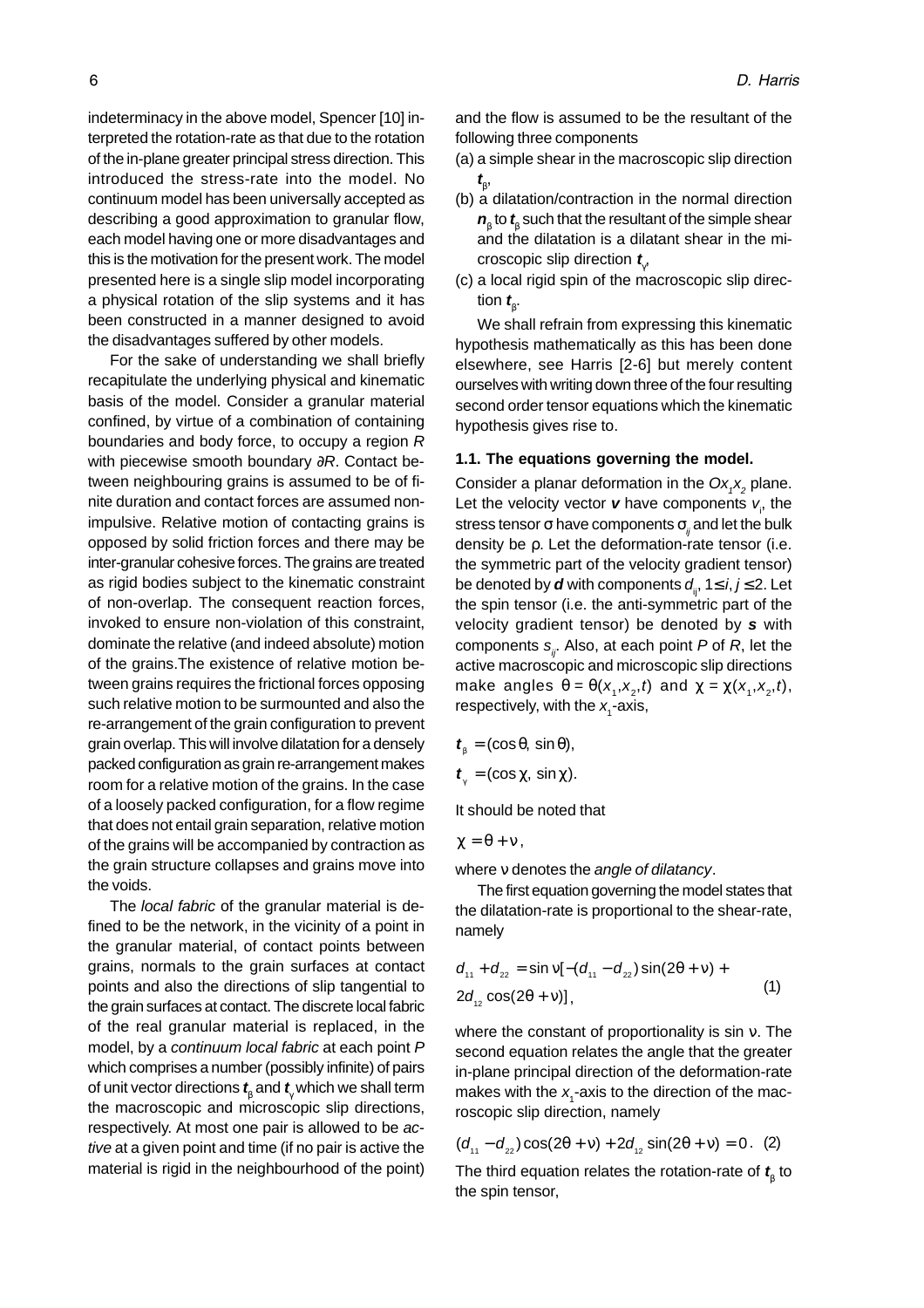$$
2(s_{12} + \dot{\theta}) = \cos v[-(d_{11} - d_{22})\sin(2\theta + v) + 2d_{12}\cos(2\theta + v)],
$$
\n(3)

where the superposed dot denotes the material derivative. This completes the equations governing the flow. The stress field is governed by the Cauchy equations of motion

$$
\rho \frac{\partial v_1}{\partial t} + \rho v_1 \frac{\partial v_1}{\partial x_1} + \rho v_2 \frac{\partial v_1}{\partial x_2} - \frac{\partial \sigma_{11}}{\partial x_1} - \frac{\partial \sigma_{12}}{\partial x_2} - \rho F_1 = 0,
$$
\n(4)

$$
\rho \frac{\partial v_2}{\partial t} + \rho v_1 \frac{\partial v_2}{\partial x_1} + \rho v_2 \frac{\partial v_2}{\partial x_2} - \frac{\partial \sigma_{12}}{\partial x_1} - \frac{\partial \sigma_{22}}{\partial x_2} - \rho F_2 = 0,
$$
\n(5)

together with the yield condition given by the inequality (6) below, which is closely related to the Coulomb yield condition. Let  $\tau_{\chi}, \sigma_{\chi}$  denote the normal and tangential components of the traction vector at a point P across the line element along the microscopic slip direction  $\boldsymbol{t}_{\!\scriptscriptstyle\gamma}$  then we shall assume that the stress at  $P$  satisfies the inequality

$$
|\tau_x| \leq k - |\sigma_x| \tan \phi_v, \tag{6}
$$

where  $\boldsymbol{\mathsf{\phi}}_{\text{v}}$  denotes the *angle of mobilised internal* friction (and takes into account both the resistance to the grain on grain friction and the resistance to separating the particles during dilatation) and  $k$  denotes the *cohesion*. If  $\phi_\text{o}$  denotes the angle of internal friction when the state of the material and the stress admits an isochoric flow then

$$
\varphi_{\nu} = \varphi_0 + \nu.
$$

The bulk density of the material  $\rho$  is determined by the continuity equation

$$
\rho \frac{\partial v_1}{\partial x_1} + \rho \frac{\partial v_2}{\partial x_2} + \frac{\partial \rho}{\partial t} + v_1 \frac{\partial \rho}{\partial x_1} + v_2 \frac{\partial \rho}{\partial x_2} = 0.
$$
 (7)

#### **1.2. The characteristic directions**

The system of first order partial differential equations presented in the previous subsection are hyperbolic in nature, for a proof of this see Harris [2- 4,6]. There are five distinct characteristic directions defined at each point P of the granular material.

1. The kinematic equations (1) and (2) give rise to the following pair of velocity characteristic directions, the α-characteristic direction  $m_a$ ,

$$
m_{\alpha} = \frac{dx_2}{dx_1} = \tan\left(\chi + \frac{1}{2}\pi\right),\tag{8}
$$

i.e. the direction  $\boldsymbol{n}_{\!\scriptscriptstyle(\!\gamma\!)}$  perpendicular to the microscopic slip direction, and the β-characteristic direction  $m_{\beta}^{\phantom{\dag}},$ 

$$
m_{\beta} = \frac{dx_2}{dx_1} = \tan \theta, \tag{9}
$$

i.e. the macroscopic slip direction  $\boldsymbol{t}_{\!\scriptscriptstyle\beta}$ ; the angle between the α- and β- characteristic directions is (1/2)π+ν.

2. The equations of motion (4)-(6) give rise to the following pair of stress characteristic directions, the  $\gamma$ -characteristic direction  $m_{\gamma^{\prime}}$ 

$$
m_{\gamma} = \frac{dx_{2}}{dx_{1}} = \tan \chi, \qquad (10)
$$

i.e. the microscopic slip direction **t** γ and the δcharacteristic direction  $m_{\delta}$ ,

$$
m_s = \frac{dx_2}{dx_1} = \tan\left(\chi \pm \phi + \frac{1}{2}\pi\right),\tag{11}
$$

i.e. an angle  $\pm\phi$  to the perpendicular to the microscopic slip direction; the angle between the γ and δ directions is (1/2)π±φ. The ambiguity of sign is removed by the condition of non-negative work-rate.

3. The kinematic equation (3) and continuity equation (7) both give rise to the same characteristic direction, which is determined by the pair of ordinary differential equations

$$
\frac{dx_1}{dt} = V_1,
$$
\n
$$
\frac{dx_2}{dt} = V_2
$$
\n(12)

together with the fact that the characteristic is embedded in the flow. These are parametric equations for the streamline characteristic direction,  $m_{\varepsilon}$ , in the case of time dependent flow and the equation

$$
m_{\varepsilon} = \frac{V_2}{V_1} = \tan \chi \tag{13}
$$

in the case of time independent flow.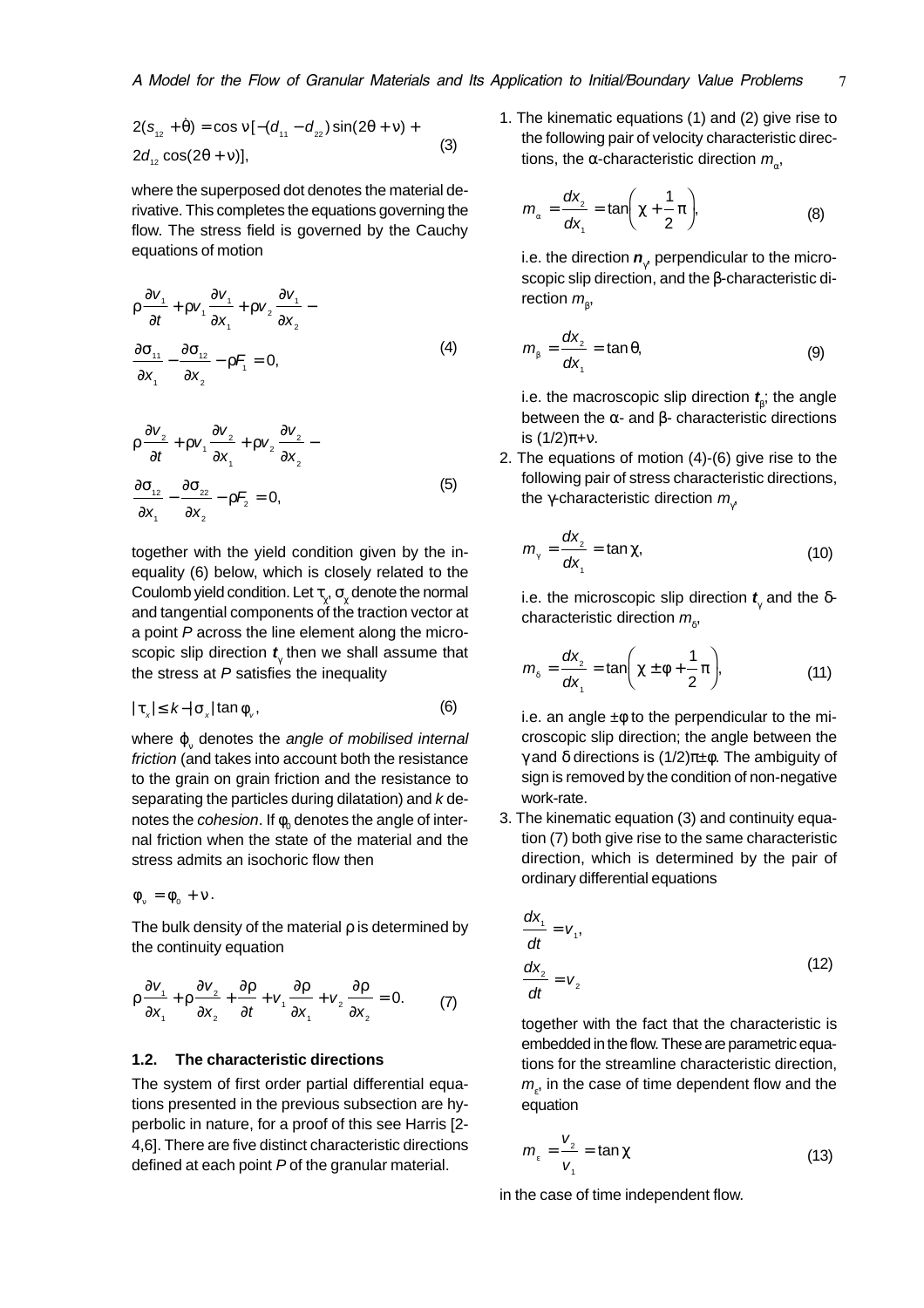# **2. APPLICATION: HOPPER FLOW NEAR THE FREE SURFACE**

In this section we shall consider an application of the model to a case in which there is a free surface, for example the emptying of a hopper, represented schematically in Fig. 1. Granular material is confined between the vertical walls AC and BD. The upper surface of the granular material is initially the straight line EFG, where F denotes the mid-point of EG. The arrangement whereby the material is let out of the hopper, somewhere below CD, is not shown and we will not attempt to model the geometry or the flow in the exit region. Instead we shall concentrate attention on the region in the vicinity of EFG and will present a simple analytic solution of the governing equations which represents a simplified flow in the upper portion of the hopper sufficiently far from the exit. As the hopper empties the material flows downward and the free surface descends, changing shape as the flow continues until it reaches a steady state. Let H denote the mid-point of the straight line segment joining C and D. A corner often appears on the free surface on the axis of symmetry FH of the hopper and this is shown as E'F'G' in Fig. 1. Choose Cartesian co-ordinate axes O $x_1x_2$  (where the origin O coincides with the mid-point F in the initial configuration) with the  $x_1$ -axis horizontal and to the right, the  $x$ <sub>2</sub>-axis vertically upward. The material properties of the granular material are assumed to be such that the angle of internal friction  $\phi_{_0}$  is constant and that the cohesion c is zero. In this section the angle of dilatancy ν will be assumed everywhere constant. We shall assume a solution in which the active microscopic direction *t*<sub>γ</sub> in CEFGDH is everywhere parallel to the hopper walls AC and BD, i.e the angle  $\chi$  is everywhere constant and equal to (-1/2)π relative to the Ox<sub>1</sub>x<sub>2</sub>-axes, then

$$
\theta=-\frac{1}{2}\pi-\nu.
$$

The  $\alpha$ -,  $\beta$ -,  $\gamma$ - and δ-chracteristic directions are shown in Fig. 1 as the directions  $\overrightarrow{PL}$ ,  $\overrightarrow{PI}$ ,  $\overrightarrow{PI}$  and PK, respectively. If the material in CEFGDH is nowhere in a state of yield then, as material below CD exits the hopper, the material in CEFGD will move vertically down the hopper as a rigid body. If the material in CEFGD is in a state of yield then it should be noted that the material placed infinitesimally close either side of the centre line FH will have no tendency to shear past each other and so the material on the vertical centre line is not in a state of yield. Thus the solutions in the two  $\Rightarrow$ 



Fig.1. Hopper flow.

regions in yield CEFH, DGFH may be treated separately and the two solutions patched together along FH. It should be noted that these are not the only two possibilities. Any member of the family of  $\gamma$ characteristics may separate a rigid region from a yielding region and so the region CEFGDH may be divided up into an arbitrary number of alternating rigid and deforming regions separated by  $\gamma$ characteristics. This ambiguity may be removed by consideration of the exit conditions below CD.

If the material interior to the regions CEFH, DGFH is everywhere in a state of yield then we shall model the flow in DGFH by a simple linear velocity field

$$
v_{1} = 0, \tag{14}
$$

$$
v_2 = -k(x_1 - x_2 \tan v) + A,\tag{15}
$$

which expresses a dilatant shear of the material vertically downwards through the hopper. Here  $k =$  $k(t)$  > 0 is a constant characterising the magnitude of the shear. The arbitrary constant  $A = A(t)$  is determined by the conditions at the exit of the hopper. This velocity field satisfies the flow rule (1)-(3). The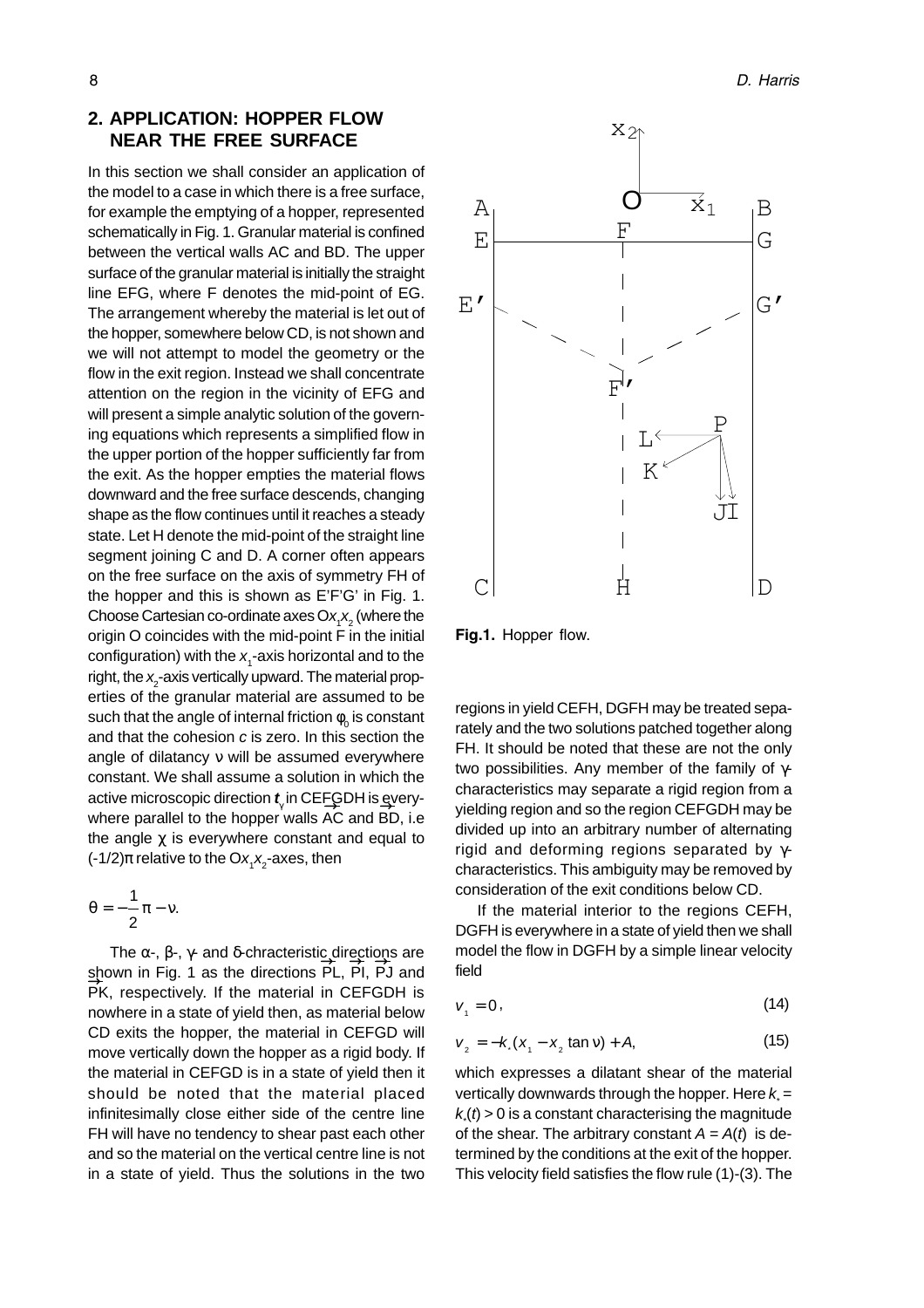flow in CEFH is assumed to be the mirror image of the flow in DGFH. We turn now to the continuum equations of motion in Cartesian form relative to the  $Ox_1x_2$ -axes, then taking into account the above velocity field, the equations (4) and (5) become

$$
\frac{\partial \sigma_{11}}{\partial x_1} + \frac{\partial \sigma_{12}}{\partial x_2} = 0,
$$
\n
$$
\rho \frac{\partial v_2}{\partial t} + v_2 \frac{\partial v_2}{\partial x_2} - \frac{\partial \sigma_{12}}{\partial x_1} - \frac{\partial \sigma_{22}}{\partial x_2} + \rho g = 0.
$$

The convection terms are  $O(k<sup>2</sup>)$  and  $O(kA)$  and for sufficiently small  $k$ ,  $A$  and  $k$ ,  $\overline{A}$  it is usual to neglect the inertia terms in comparison with the equilibrium stresses. This practice is almost universal in plasticity theory and we adopt this assumption here. In order that the rate of working of the stresses be positive for the velocity field (14) and (15) it follows that, relative to the Ox<sub>1</sub>x<sub>2</sub>-axes,  $\tau_{\chi}$ < 0 and so the yield condition becomes

$$
\tau_{\gamma} = \sigma_{\gamma} \tan(\phi + \nu).
$$

Relative to O $\mathsf{x}_{\mathsf{I}}\mathsf{x}_{\mathsf{2}}$ -axes, the yield condition takes the simple form

$$
\sigma_{12} \cos(\phi + v) - \sigma_{11} \sin(\phi + v) = 0
$$

since the  $x_{\scriptscriptstyle \sf 2}$ -axis is aligned along the  $\gamma$ -direction. Now, the upper surface EG is traction free,

$$
t_{_{EG}} = \sigma n_{_{EG}} = 0
$$

where  $\textbf{\textit{t}}_{\text{\tiny{EG}}}$  denotes the traction vector across EG, σ denotes the stress tensor and  $\boldsymbol{n}$  = (-sinn, cosn), where η is the angle the upper surface makes with the  $x_1^{\prime}$ -axis.

Thus,

$$
\sigma_{12} \cos \eta = \sigma_{11} \sin \eta,
$$
  

$$
\sigma_{22} \cos \eta = \sigma_{12} \sin \eta
$$

and, in the case that  $\eta \neq \phi + v$ , this is consistent with the free surface EFG being in a state of yield only if

$$
\sigma_{_{11}}=\sigma_{_{12}}=\sigma_{_{22}}=0.
$$

In the case that  $\eta = \phi + v$ , there are infinitely many states of stress that satisfy the traction-free boundary condition and the yield condition. If FG is a straight line inclined at an angle  $\phi$  +  $\rm v$  to the  $\rm x$ <sub>1</sub>axis, another slip direction inclined at angle ν to FG becomes active, and a secondary flow of material from the vicinity of the hopper walls towards the

centre F' is activated. We now consider two forms for the solution of the stress equilibrium equations.

**Case (a).** Linear stress field. Suppose that

$$
\sigma_{11} = Ax_1 + Bx_2 + C,
$$
  
\n
$$
\sigma_{12} = Dx_1 + Ex_2 + F,
$$
  
\n
$$
\sigma_{22} = Gx_1 + Hx_2 + I.
$$

Substituting into the yield condition gives

$$
D = A \tan(\phi + v),
$$
  
\n
$$
E = B \tan(\phi + v),
$$
  
\n
$$
F = C \tan(\phi + v).
$$

Substituting into the equilibrium equations gives

$$
A = -B \tan(\phi + \nu),
$$
  

$$
H = \rho g - A \tan(\phi + \nu).
$$

Substituting into the traction free condition gives  $\eta = \phi + v$  and

$$
G = -B \tan^3(\phi + v),
$$
  

$$
I = C \tan^2(\phi + v).
$$

Hence, the stress field is

$$
\sigma_{11} = B[x_2 - \tan(\phi + v)x_1] + C,
$$
  
\n
$$
\sigma_{12} = \{B[x_2 - \tan(\phi + v)x_1] + C\} \tan(\phi + v),
$$
  
\n
$$
\sigma_{12} = \{B[x_2 - \tan(\phi + v)x_1] + C\} \tan^2(\phi + v) +
$$
  
\n
$$
\rho g[x_2 - \tan(\phi + v)x_1].
$$

Let the equation of the free surface F'G', as it descends, be

$$
x_{2} = x_{1} \tan(\phi + \nu) - h
$$

then F'G' is stress-free if  $C = Bh$ .

**Case (b).** Exponential stress field. Consider a stress field of the form

$$
\sigma_{11} = A + B \exp(k_1 x_1 + k_2 x_2),
$$
  
\n
$$
\sigma_{12} = C + D \exp(k_1 x_1 + k_2 x_2),
$$
  
\n
$$
\sigma_{22} = E + F \exp(k_1 x_1 + k_2 x_2) +
$$
  
\n
$$
\rho g[x_2 - \tan(\phi + v)x_1],
$$

where A, B, C, D, E, F,  $k_{1}$ ,  $k_{2}$  are constants to be determined. Substituting into the yield condition gives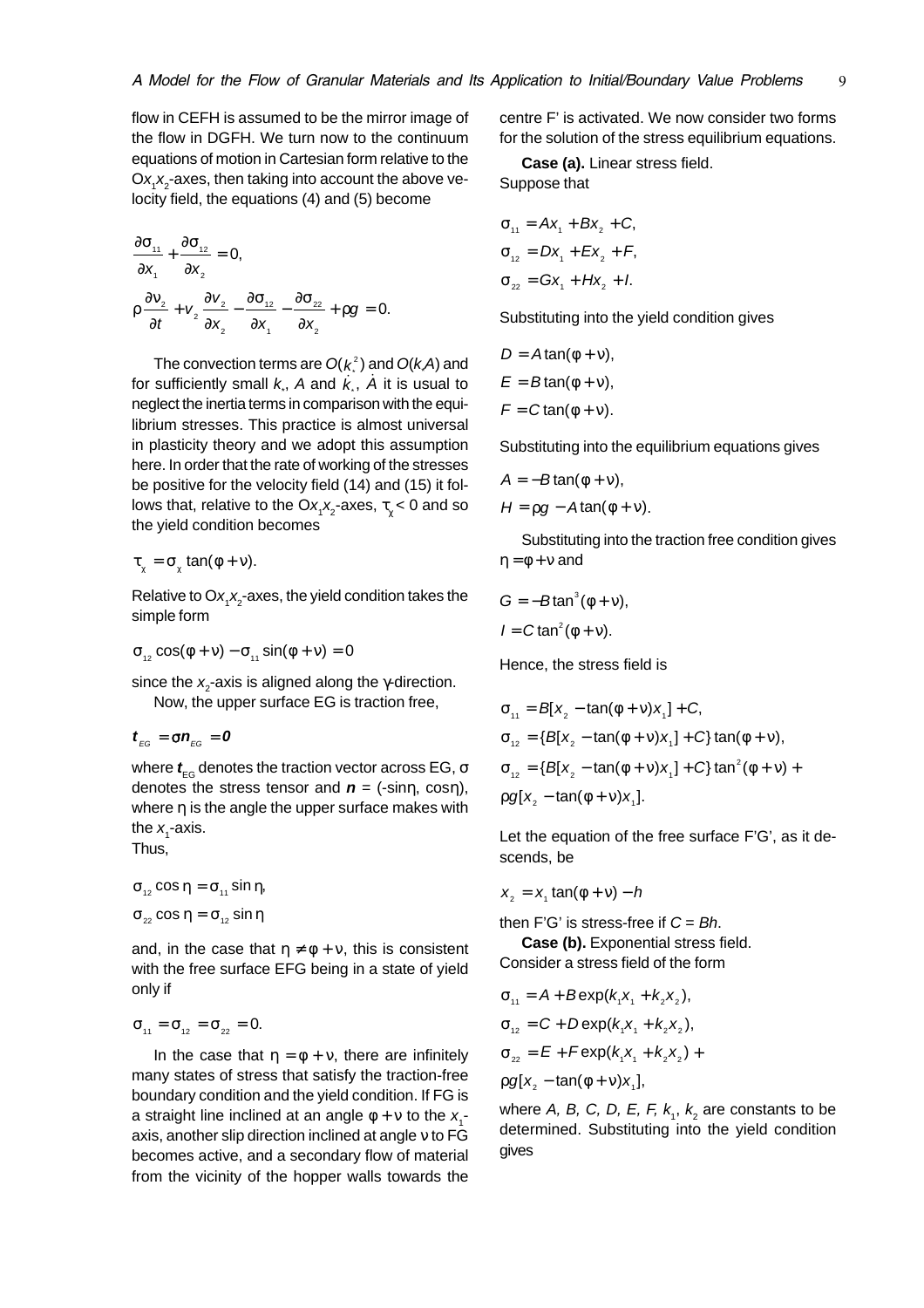$C = Atan(\phi + v),$ 

 $D = B \tan(\phi + \nu)$ .

Substituting into the equilibrium equations gives

$$
k_1 = -k_2 \tan(\phi + \nu),
$$
  

$$
F = B \tan^2(\phi + \nu).
$$

Substituting into the traction free condition gives  $\eta = \varphi + \nu$  and

 $E = A \tan^2(\phi + v)$ .

Hence,

$$
\sigma_{11} = A + B \exp\{k[x_2 - \tan(\phi + v)x_1]\},
$$
\n
$$
\sigma_{12} = [\{A + B \exp\{k[x_2 - \tan(\phi + v)x_1]\}] \tan(\phi + v),
$$
\n
$$
\sigma_{12} = [\{A + B \exp\{k[x_2 - \tan(\phi + v)x_1]\}] \tan^2(\phi + v) +
$$
\n
$$
\rho g[x_2 - \tan(\phi + v)x_1],
$$

where the constants A, B, k are arbitrary. Note that for the choice

### $B = -A$

the upper free boundary is stress free. The remaining constants A and k are determined by the conditions at the exit to the hopper.

Finally, we consider the density field. Relative to axes O $x_1^\top x_2^\top$  in which the  $x_1^\top$ -axis is directed along the  $α$ -characteristic line the velocity field becomes

 $v_1' = k x_2'$ ,  $v_2' = k x_2 \tan v$ 

then the continuity equation becomes

$$
\frac{\partial \rho}{\partial t} + (kx_2') \frac{\partial \rho}{\partial x_1'} + (kx_2' \tan v) \frac{\partial \rho}{\partial x_2'} + k \rho \tan v = 0
$$

which is equivalent to the set of ordinary differential equations

$$
\frac{dt}{1} = \frac{dx_1'}{k \cdot x_2'} = \frac{dx_2'}{k \cdot x_2' \tan v} = \frac{dp}{-k \cdot p \tan v}.
$$

**Hence** 

 $p = p_0 \exp(-k_0 t \tan v)$ 

along the characteristic lines

 $x_2' - x_1'$  tan  $v = c$ 

which become

$$
X_1 = C
$$

relative to the O $\mathsf{x}_{\mathsf{I}}\mathsf{x}_{\mathsf{2}}$ -axes. Hence, for a dilating material (i.e.  $v > 0$ )  $\rho \rightarrow 0$  as  $t \rightarrow \infty$ , whereas for a compacting material (i.e.  $v < 0$ )  $\rho \rightarrow \infty$  as  $t \rightarrow \infty$ .

# **3. AN INTRINSIC TIME SCALE**

The bulk density ρ of the granular material is bounded above by the density  $\rho_{_{\mathrm{g}}}$  of the grains which make up the material and below by the bulk density  $\rho_{\text{\tiny s}}$  at separation packing. In any given flow it is unlikely that either of these bounds will be attained. The actual maximum and minimum bulk densities attained during the flow will depend upon several factors, for example, the initial state of the material, grain size, confining boundaries and the confining pressure. Let  $\rho_{max}$ ,  $\rho_{min}$ , respectively, denote these quantities, then

 $\rho_s \leq \rho_{\text{min}} \leq \rho \leq \rho_{\text{max}} \leq \rho_{\text{g}}$ .

At time  $t = 0$  let  $p = p_{min}$  then during a deformation governed by equations (14) and (15), the material must initially densify, i.e.  $v < 0$ . Suppose the material continues to densify at a constant angle of dilatancy  $v_c$  until  $ρ = ρ_{max}$  at time  $τ_c$ , say, then

$$
\rho_{\text{max}} = \rho_{\text{min}} \exp(-k \tau_c \tan \nu)
$$

i.e

$$
\tau_c = \frac{1}{k \tan v_c} \ln \left( \frac{\rho_{\text{max}}}{\rho_{\text{min}}} \right).
$$

We shall call  $\tau_{_{\mathcal{C}}}$ the *intrinsic contraction time*. Similarly, a dilatant deformation at constant angle of dilatancy  ${\rm v}_d^{}$  from  ${\rm \rho}={\rm \rho}_{\rm max}^{}$  to  ${\rm \rho}={\rm \rho}_{\rm min}^{}$  gives rise to an intrinsic dilatation time

$$
\tau_{d} = \frac{1}{k \tan v_{d}} \ln \left( \frac{\rho_{\text{max}}}{\rho_{\text{min}}} \right).
$$

We now propose that the velocity field in the real granular material may be approximated by a sequence of flows of the type considered in the previous section and alternating between contraction and dilatation. For definiteness let the initial density  $\rho$  =  $\rho_{_0}$  be such that the initial flow is contractant with angle of dilatation  $v_c < 0$ , followed by a dilatant flow with angle of dilatancy  $\mathsf{v}_{\scriptscriptstyle d}$ > 0. Then the material oscillates between two states, with the change of state occurring at intervals of time  $\tau_{_{\scriptscriptstyle \mathcal{C}}}$  and  $\tau_{_{\mathcal{J}}}$  In Fig. 2, AB denotes the value of  $\rho_{min}$ , CD the value of  $\rho_{max}$ OE the value of  $\tau_{_{\scriptscriptstyle C}}$  and EF the value of  $\tau_{_{\scriptscriptstyle G}}$  The deformation is clearly non-smooth, with discontinuities